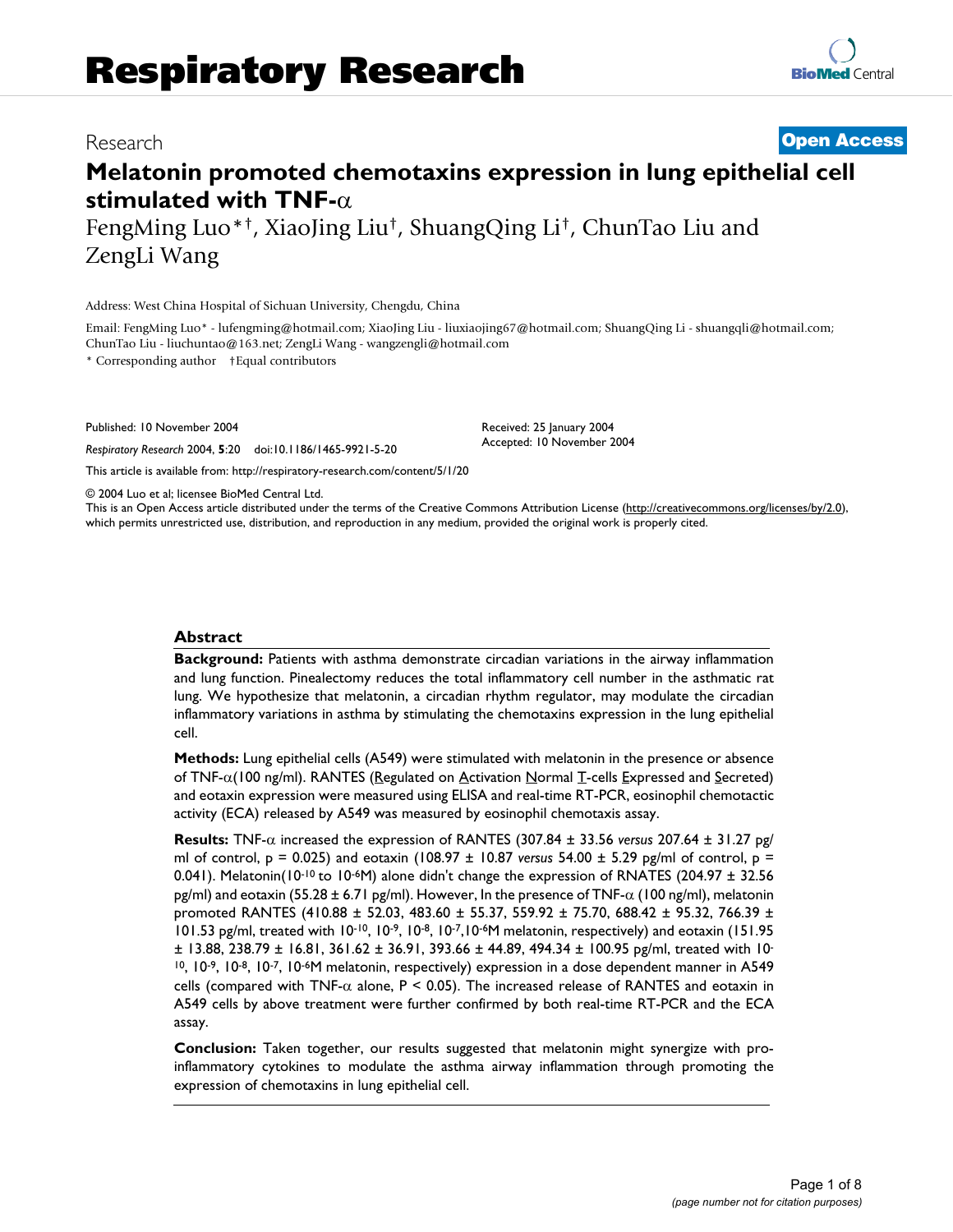## **Backgound**

Eosinophils are known to be the important effector cells in asthmatic airway inflammations[1]. Previous studies have demonstrated that eosinophils are accumulated in the peripheral blood, the bronchoalveolar lavage fluid, and the airway of the asthmatic patients or the allergensensitized animals[2]. Eosinophil trafficking is regulated by a wide variety of chemotactic factors[3]. Eotaxin and RANTES (Regulated on Activation Normal T-cells Expressed and Secreted) are C-C chemotaxins that can recruit eosinophils to the airway in asthma[4]. A variety of tissues and cell types, including lung epithelial cell, produce eotaxin and RANTES which play an important role in airway[5].

Pro-inflammatory cytokines such as tumor necrosis factor (TNF) and interleukin (IL)-1 are released in the early stage of allergic inflammation. In endothelial and epithelial cells, TNF- $\alpha$  induces an influx of eosinophils into tissues through the increased expression of adhesion molecules[6,7]. Although eotaxin and RANTES tend to be expressed constitutively in several cell types, their expression may also be regulated in response to TNF- $\alpha$  in other cell lines[8].

Melatonin(N-acetyl-5-methoxytryptamine) is a key regulator of circadian rhythm homeostasis in humans[9,10]. It also appears to have an important immunomodulatory effect in allergic diseases[11,12]. Melatonin promotes the cytokine production in the peripheral blood mononuclear cell. Pinealectomized rats sensitized to ovalbumin demonstrated that pinealectomy significantly reduces the inflammatory cell counts in the bronchoalveolar lavage fluid after ovalbumin challenge, and that melatonin administration to pinealectomized rats restores the ability of inflammatory cells to migrate to the bronchoalveolar fluid. Those results suggest that melatonin may modulate the expression of chemotaxins in airway epithelial or endothelial cells[13].

The circadian variations of lung function in nocturnal asthma are associated with the increased airway inflammation during night. As a key regulator in human circadian rhythm homeostasis as well as an immunomodulator in allergic diseases, melatonin may regulate the circadian airway inflammation in asthma through modulating the expression of chemotaxins in the airway epithelial cells.

In order to test this hypothesis, we conducted the present study to answer two questions. First, whether melatonin is able to up-regulate RANTES and eotaxin expression in the lung epithelia cell line-A549. Second, what is the combinatory effect of melatonin and TNF-α on RANTES and eotaxin expression and whether this effect increases the eosinophils chemotactic activity (ECA) released in A549. The answers to these questions might provide new insights into the pathophysiology of asthma.

## **Methods**

This study was approved by the medical ethics committee of the West China Hospital of Sichuan University. Informed consents were obtained from all subjects in the study.

## *Cell Culture*

A549 cells, human type II-like epithelial lung cells, were obtained from ATCC (Manassas, VA, USA). The cells were cultured in tissue flasks incubated in 100% humidity and 5%  $CO<sub>2</sub>$  at 37°C in DMEM medium (GIBCO BRL, Grand Island, NY) supplemented with 10% heat-inactived fetal bovine serum (GIBCO BRL) and penicillin-streptomycin (50 µg/ml, GIBCO BRL), at  $1 \times 10^6$  cells/ml. A549 cells were then plated onto 6-well, flat-bottom tissue culture plates (Becton Dickinson and Co., NJ, USA) at a density of  $1 \times 10^6$  cells/ well in DMEM medium. The medium was changed every 2 d until the cells became confluent and then the cells were used for the experiments.

## *Cytokine Assays*

As IL-1β and TNF-α have similar effect on the expression of many chemotaxins[14,15], we chose TNF- $\alpha$  as the representative pro-inflammatory cytokines in the asthmatic lung in this study. After the cells became confluent, the medium was changed to serum-free DMEM medium for 12 h. A549 cells were then exposed to increasing concentrations of melatonin (10-10, 10-9, 10-8, 10-7, 10-6M, the physiology concentration are 10-9 to 10-7 M during day and night[16]) (Sigma, St. Louis, MO, USA) and TNF- $\alpha$ (100 ng/ml) (Sigma), for 12 h. The cells were also stimulated with a combination of melatonin (10-10, 10-9, 10-8, 10<sup>-7</sup>, 10<sup>-6</sup>M) and TNF- $\alpha$  (100 ng/ml). The epithelial cell layers were then washed three times with Hanks' balanced salt solution (GIBCO BRL) and incubated for 48 h. Cellfree culture supernatants were collected. RANTES and eotaxin were assayed using enzyme-linked immunosorbent assay (ELISA) kits according to the instructions of the manufacturers. Assay kits for RANTES and eotaxin were purchased from R&D Systems (Minneapolis, MN, USA), and the minimum detectable concentration of RANTES and eotaxin was 5 pg/ml. Experiments were performed at least three times with the similar results.

#### *RNA extraction and real-time PCR*

RNA extraction and real-time PCR were performed as previously described[17,18]. After the cells became confluent, the medium was changed to fetal bovine serum free DMEM medium for 12 h. A549 cells were then exposed to different concentrations of melatonin, together with or without TNF- $\alpha$  (100 ng/ml) (Sigma) for 12 h. Total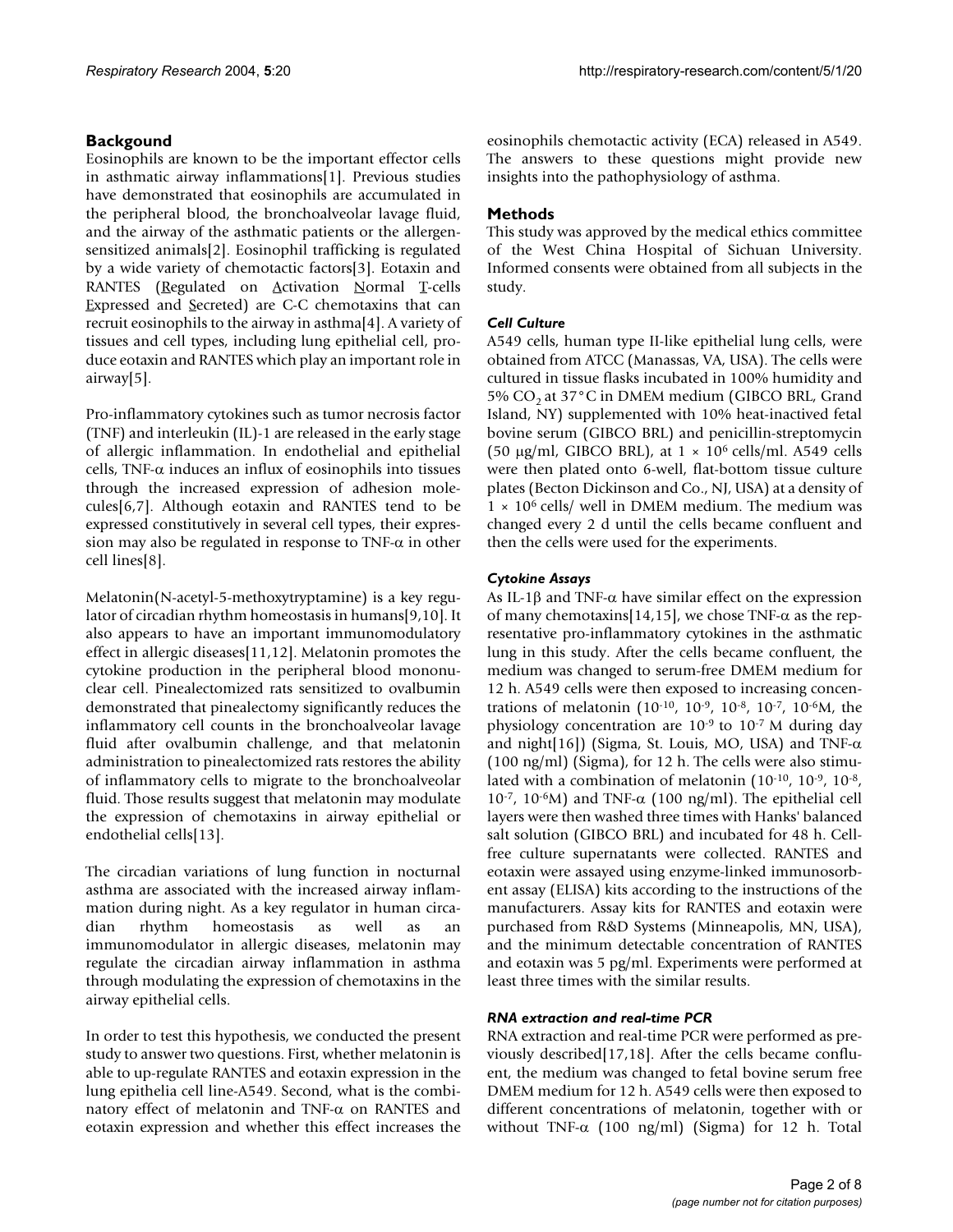cellular RNA was extracted using an acid guanidiniumphenol-chloroform method (Trizol; GIBCO BRL). RNA integrity was confirmed by electrophoresis on 1% agarose gels and ethidium bromide staining. Total cellular RNA, 1 µg, was reverse transcribed at 37°C for 70 min in 20 µl containing 2.5 U Superscript-II reverse transcriptase (GIBCO BRL); 10 mM dithiothreitol, 1 mM each of deoxyadenosine triphosphate (dATP), deoxythymidine triphosphate (dTTP), deoxycytidine triphosphate (dCTP), and deoxyguanidine triphosphate (dGTP); and 5 µg/ml oligo-dT primer (Pharmacia, Piscataway, NJ). Reactions were stopped by heat inactivation for 10 min at 85°C. Primers for human eotaxin, RANTES and β-actin were synthesized, HPLC purified as GIBCO BRL Custom Primers (Hong Kong, China). Primer sequences were as follows: Eotaxin: upstream primer: 5'- ACA TGA AGG TCT CCG CAG CAC TTC -3', downstream primer: 5'- TTG GCC AGG TTA AAG CAG CAG GTG -3'. RANTES upstream primer: 5'- GGC ACG CCT CGC TGT CAT CCT CA-3'; downstream primer: 5'- CTT GAT GTG GGC ACG GGG CAG TG-3'. βactin upstream primer: 5'- AAG AGA GGC ATC CTC ACC CT -3',downstream primer 5'- TAC ATG GCT GGG GTG TTG AA -3'. Real-time PCR was performed on the ABI Prism 7700 sequence detection system (PE Applied Biosystems) by using SYBR green (Roche Diagnostics, Somerville, NJ) as a dsDNA-specific binding dye. The PCR were cycled 40 times after initial denaturation (95°C, 2 min) with the following parameters: denaturation, 95°C, 15s; and annealing and extension, 60°C, 1 min. The threshold cycle (CT) was recorded for each sample to reflect the mRNA expression levels. The fold changes of eotaxin or RANTES gene expression were calculated as previously described[18].

#### *Eosinophil Chemotaxis Assay*

Eosinophil chemotaxis assay was performed as described previously[19]. Briefly, eosinophils were isolated from the peripheral blood of three healthy donors by negatively selected with immunomagnetic beads. Erythrocytes in venous peripheral blood were removed by hypotonic lysis. Neutrophils and mononuclear cells were depleted with anti-CD16 and anti-CD3 immunomagnetic beads (Miltenyi Biotec GmbH, Bergisch Gladbach, Germany). Eosinophils were stained with Randolph's stain and counted in a hemocytometer. Cytospins of each preparation were stained with Diff-Quik (International Reagent Corp., Green Cross, Osaka, Japan). The mean percentage of the eosinophil purity was  $98.0 \pm 0.3$ %. The viability measured by trypan blue exclusion was consistently greater than 95.0%. Eosinophil chemotaxis assay was measured by the Boyden's blind-well chamber technique using a 48-well, multiwell chamber (NeuroProbe Inc., Bethesda, MD). The bottom wells of the chamber were filled with 26.5 µl of the A549 cell supernatant stimulated by various chemicals, as described previously, in triplicate. A polycarbonate filter with a pore size of  $5 \mu m$ (Nucleopore, Pleasanton, CA) was placed over the bottom wells, and isolated eosinophils were placed into each of the top wells. The chambers were then incubated at 37°C, 5%  $CO<sub>2</sub>$  for 90 min. After incubation, eosinophils in the top wells were removed by scraping. The filter was then stained with Diff-Quik. Eosinophil chemotactic activity (ECA) is shown as the total number of migrated eosinophils counted in 10 high-power fields under a light microscope (Olympus, Lake Success, NY) at × 400 magnification.

## *Data analysis*

Data were expressed as means ± SD. Differences between groups were assessed by one-way ANOVA followed by the LDS significant difference test. A value of  $p < 0.05$  was considered statistically significant.

## **Results**

#### *Effect of TNF-*α *and melatonlin on RANTES and eotaxin released from A549 cells*

RANTES released from A549 cells increased significantly when the cells incubated with TNF- $\alpha$ (100 ng/ml). Melatonin alone didn't have this effect on A549 in dose from10<sup>-10</sup> to 10<sup>-6</sup>M. However, TNF- $\alpha$  induced RANTES release in A549 increased significantly by incubation with melatonin (from10-10 to 10-6M). Similarly, eotaxin released from A549 cells also increased significantly when the cells incubated with TNF-α; Melatonin alone had no effect on eotaxin released from A549 at dose range from10-10 to 10-6M. However, eotaxin released from A549 increased significantly when the cells incubated with melatonin and TNF- $\alpha$  (Figure [1](#page-3-0)).

## *Effect of TNF-*α *and melatonlin on the expression of RANTES and eotaxin in A549 cells*

To determine whether the production of RANTES and eotaxin is accompanied by the transcription of the corresponding genes, we used real-time RT-PCR to examine RANTES and eotaxin mRNA expression in A549 cells. A549 were stimulated with melatonin (10<sup>-10</sup>, 10<sup>-9</sup>, 10<sup>-8</sup>, 10<sup>-7</sup>, 10<sup>-6</sup>M) and TNF- $\alpha$  (100 ng/ml). Melatonin alone did not change the RANTES and eotaxin mRNA expression in A549. TNF- $\alpha$  can promote the RANTES and eotaxin expression in A549 cells. When stimulated with TNF- $\alpha$ , melatonin synergistically increased the RANTES and eotaxin expression in a dose dependent manner (Fig [2\)](#page-4-0).

#### *Effect of TNF-*α *and melatonlin on eosinophil chemotactic activity (ECA) released by A549 Cells*

When stimulated with TNF- $\alpha$ (100 ng/ml), ECA released by A549 cells increased significantly. Melatonin (from10- 10 to 10-6M) alone didn't have this effect. When stimulated with TNF- $\alpha$  (100 ng/ml) and melatonin, ECA released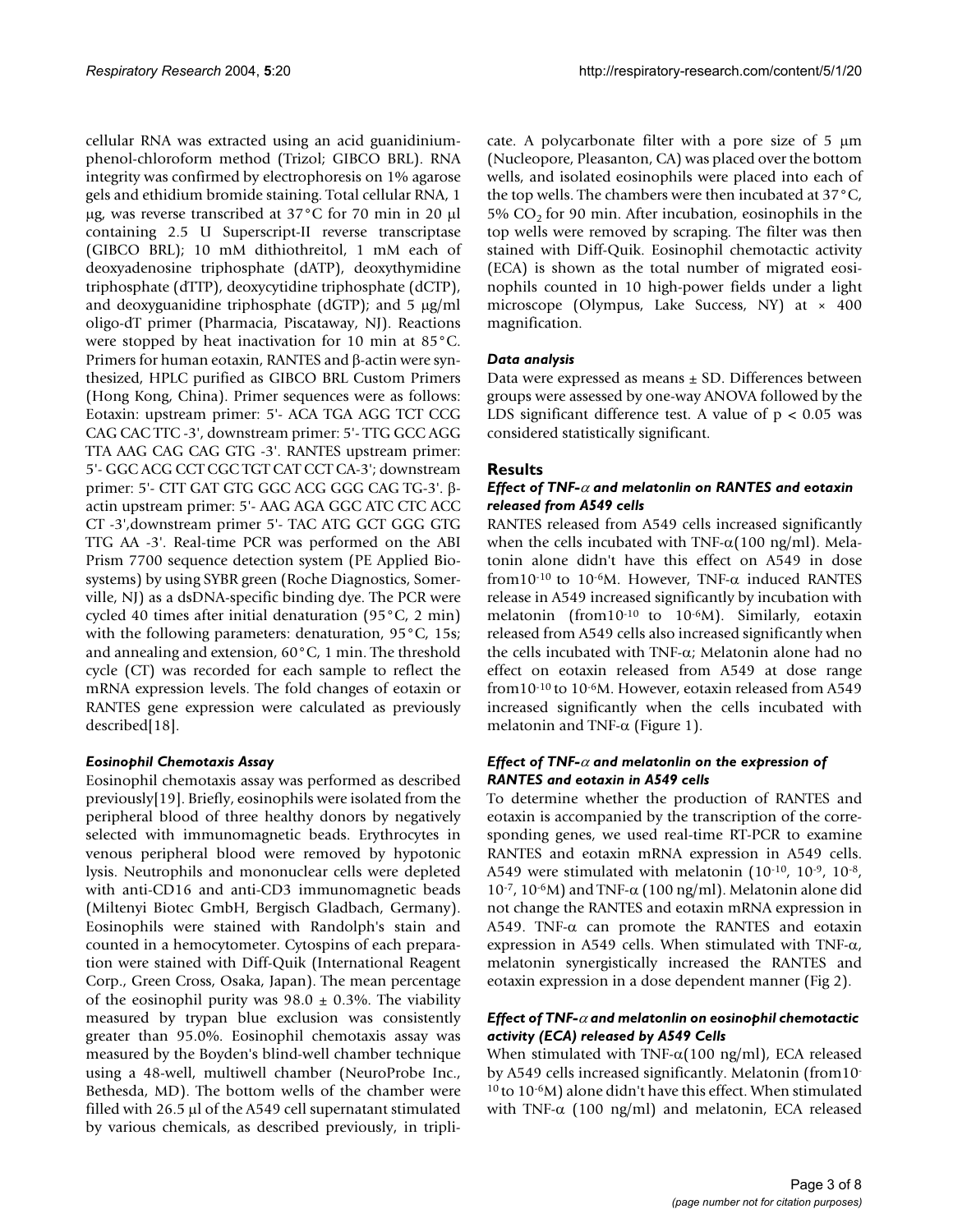<span id="page-3-0"></span>

## **Figure 1**

RANTES and eotaxin released from A549 cells. Melatonin(10<sup>-6</sup>M) alone did not change RANTES and eotaxin released from A549 cells. However, it (from10<sup>-10</sup> to 10<sup>-6</sup>M) promoted RANTES and eotaxin released from A549 cells in a dose dependent manner when co-stimulated with TNF- $\alpha$  (100 ng/ml). \* and  $**$ , p < 0.05 and 0.01, compared with control and melatonin alone (pg/ml, n = 3). \$ and #, p < 0.05 and 0.01, compared with TNF- $\alpha$  alone (pg/ml, n = 3).

increased in A549 cells in a dose dependent manner (Fig 3).

## **Discussion**

In this study, we examined the RANTES and eotaxin protein level and the gene expression in A549 in response to TNF- $\alpha$  and melatonin stimulation using ELISA and realtime RT-PCR. We also measured the ECA released by A549 in response to TNF- $\alpha$  and melatonin stimulation. Unexpected, we found that the eotaxin and RANTES protein level and gene expression in A549 cells were unchanged when treated with melatonin alone, and the ECA released by A549 remained unchanged too. However, when A549

cells co-stimulated with melatonin and TNF-α, eotaxin and RANTES released from the cells increased in a melatonin dose dependent manner. The gene expression of eotaxin and RANTES, and the ECA also increased at the same time. This result support our hypothesis that melatonin play an important role in airway inflammation through up-regulation of the eotaxin and RANTES expression in lung epithelial cell when the cells stimulated with pro-inflammatory cytokines.

The pro-inflammatory characteristics of TNF-α have been documented extensively. Numerous studies have demonstrated that these attributes contribute to the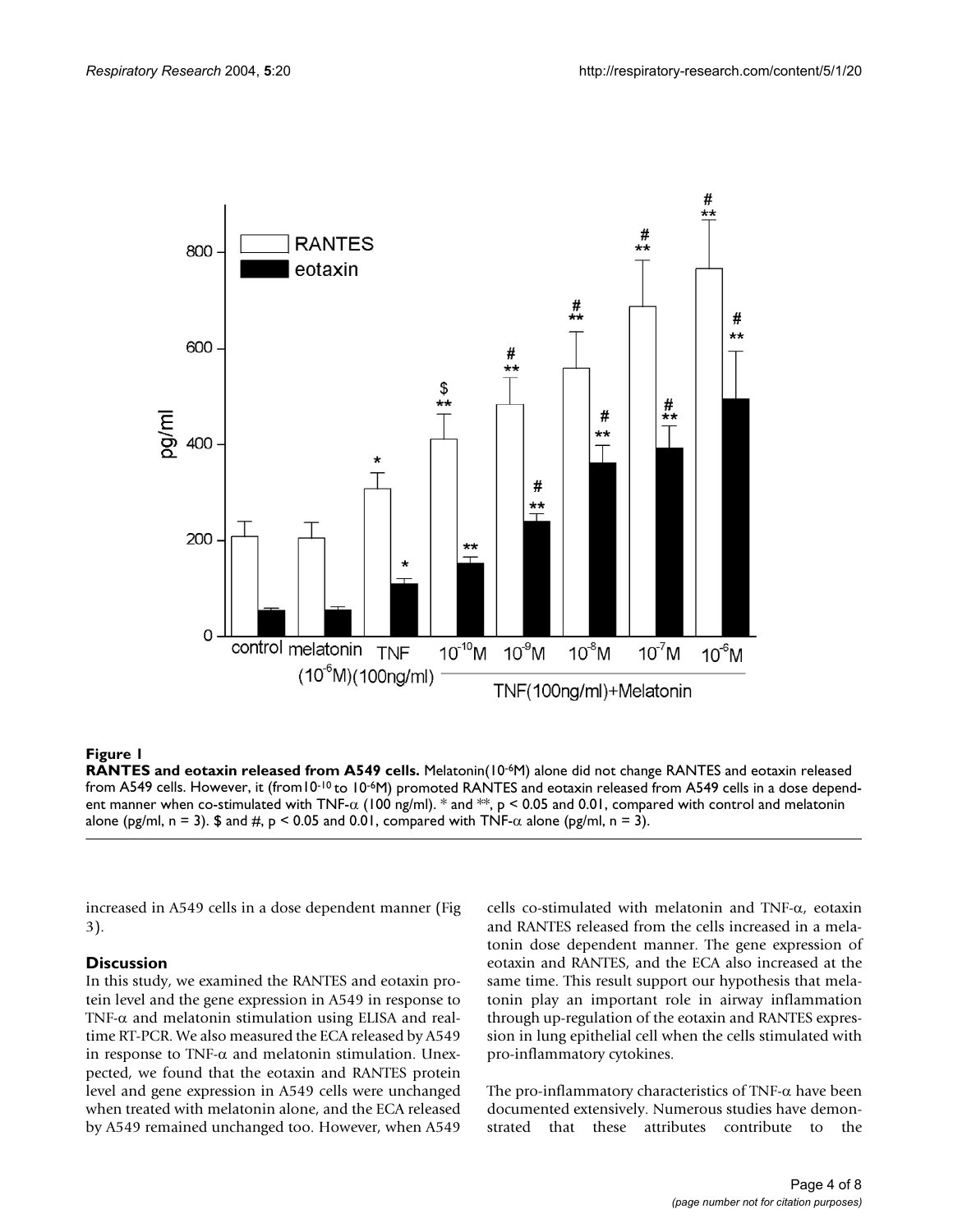<span id="page-4-0"></span>

## **Figure 2**

**RANTES and eotaxin mRNA expression in A549 cells.** Melatonin(10-6M) alone did not change the RANTES and eotaxin mRNA expression in A549 cells. TNF- $α$  (100 ng/ml) could promote the RANTES and eotaxin expression in A549 cells. Melatonin (from10-10 to 10-6M) increased the RANTES expression of A549 cell in a dose dependent manner when co-stimulated with TNF- $\alpha$ (100 ng/ml). \*\*, p < 0.01, compared with control and melatonin alone (n = 3). #, p < 0.01, compared with TNF- $\alpha$ alone ( $n = 3$ ).

inflammatory conditions present in airways of asthmatic subjects. TNF- $\alpha$  has been shown to activate the inflammatory cells, up-regulate the adhesion molecules on endothelium and circulating leukocytes, increase the production of chemotaxins[20], the bronchial responsiveness. TNF- $\alpha$  is expressed primarily by the alveolar cells and tissue macrophages, mast cells, and bronchial epithelial cells. Additionally, in most other airway cell systems studied, conditions simulating an inflammatory state result in expression of TNF-α. Thus, it is not surprising that TNF-α concentration is higher in the bronchoalveolar lavage fluid from symptomatic asthmatics compared with

normal control subjects[21]. In this study, we found that TNF- $\alpha$  could promote the RANTES and eotaxin production in A549 and melatonin further exaggerated this effect of TNF-α.

Lung function in a healthy individual varies in a circadian rhythm, with the peak lung function occurring near 4:00 PM (1600 hours) and the minimal lung function occurring near 4:00 AM (0400 hours). An episode of nocturnal asthma is characterized by an exaggeration in this normal variation in lung function from daytime to nighttime, with diurnal changes in the pulmonary function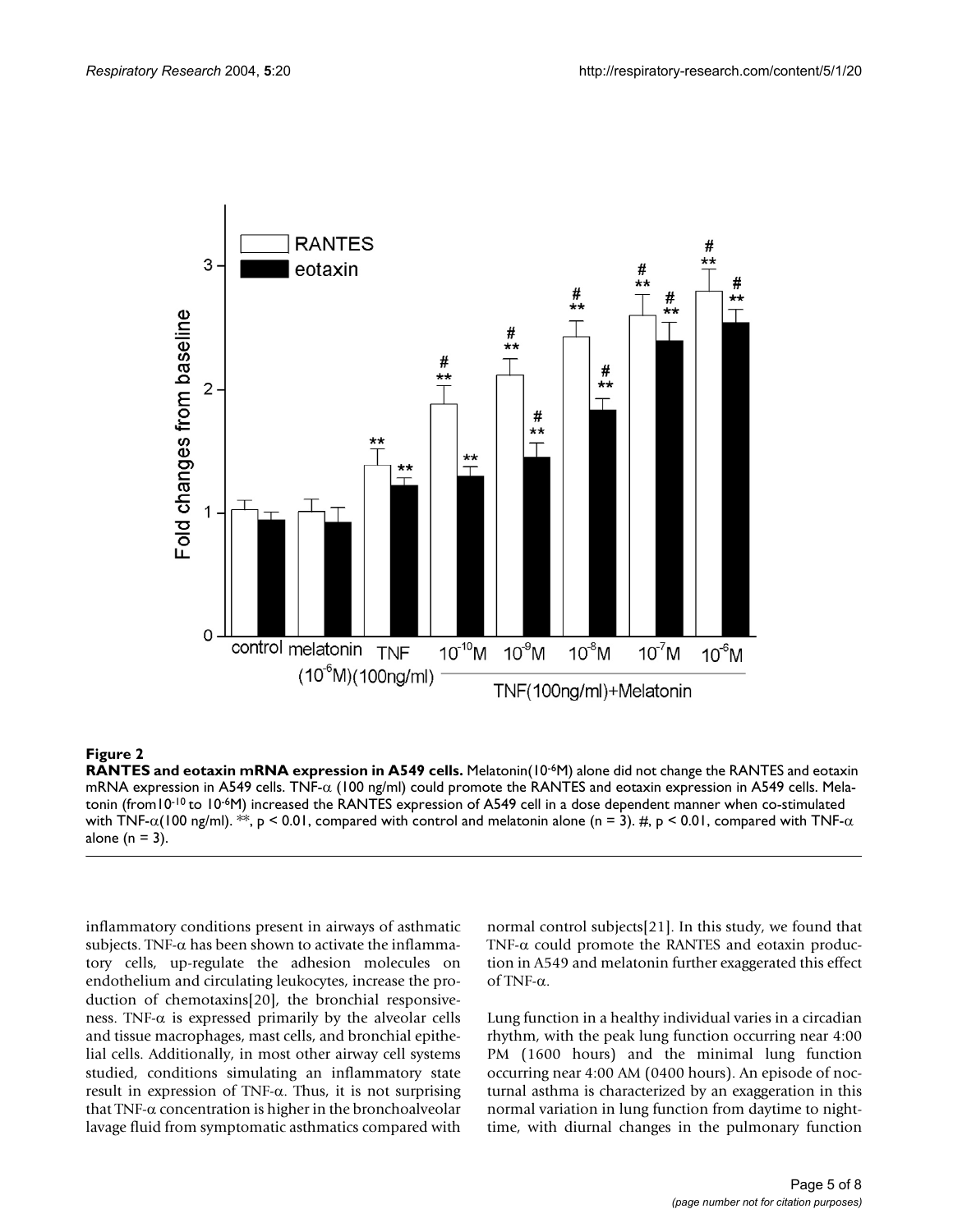

#### **Figure 3**

**Eosinophil chemotactic activity (ECA) released from A549 cells.** Melatonin (10-6M) alone did not change the ECA released from A549 cells. TNF- $\alpha$  (100 ng/ml) could increase the ECA released from A549 cells. Melatonin (from10<sup>-10</sup> to 10<sup>-6</sup>M) increased the ECA released from A549 cell in a dose dependent manner when co-stimulated with TNF- $\alpha(100 \text{ ng/ml})$ . \*\*, p < 0.01, compared with control and melatonin alone (n = 3). #,  $p < 0.01$ , compared with TNF- $\alpha$  alone (n = 3).

generally of > 15%. A recent study showed that the circadian variability in pulmonary function in asthma was related to changes in the airway eosinophils recruitment and activation[22]. Although the molecular mechanism responsible for the selective infiltration of eosinophils into the inflamed tissue in asthma has not been elucidated, chemotaxin may play an important role in this process. Eotaxin is a chemotaxin that binds with high affinity and specificity to the chemotaxin receptor CCR3 and plays an important role in the pathogenesis of allergic disease. RANTES, a C-C chemotaxin, was initially shown to be chemoattractant for T cells and monocytes but has

subsequently been shown to be a potent eosinophil chemoattractant[23,24]. In other studies, an up-regulation of RANTES message was observed in the airways of asthmatic patients[25], and increased levels of RANTES have been detected in the nasal aspirates of children with the viral exacerbation of asthma[26], suggesting an important role for RANTES in this process. From the result of our study, together with the studies above, we can infer that melatonin, the most important circadian rhythm regulator, may also regulate the asthma airway inflammation by up-regulating the expression of eotaxin and RANTES in the airway epithelium in inflammatory status of asthma.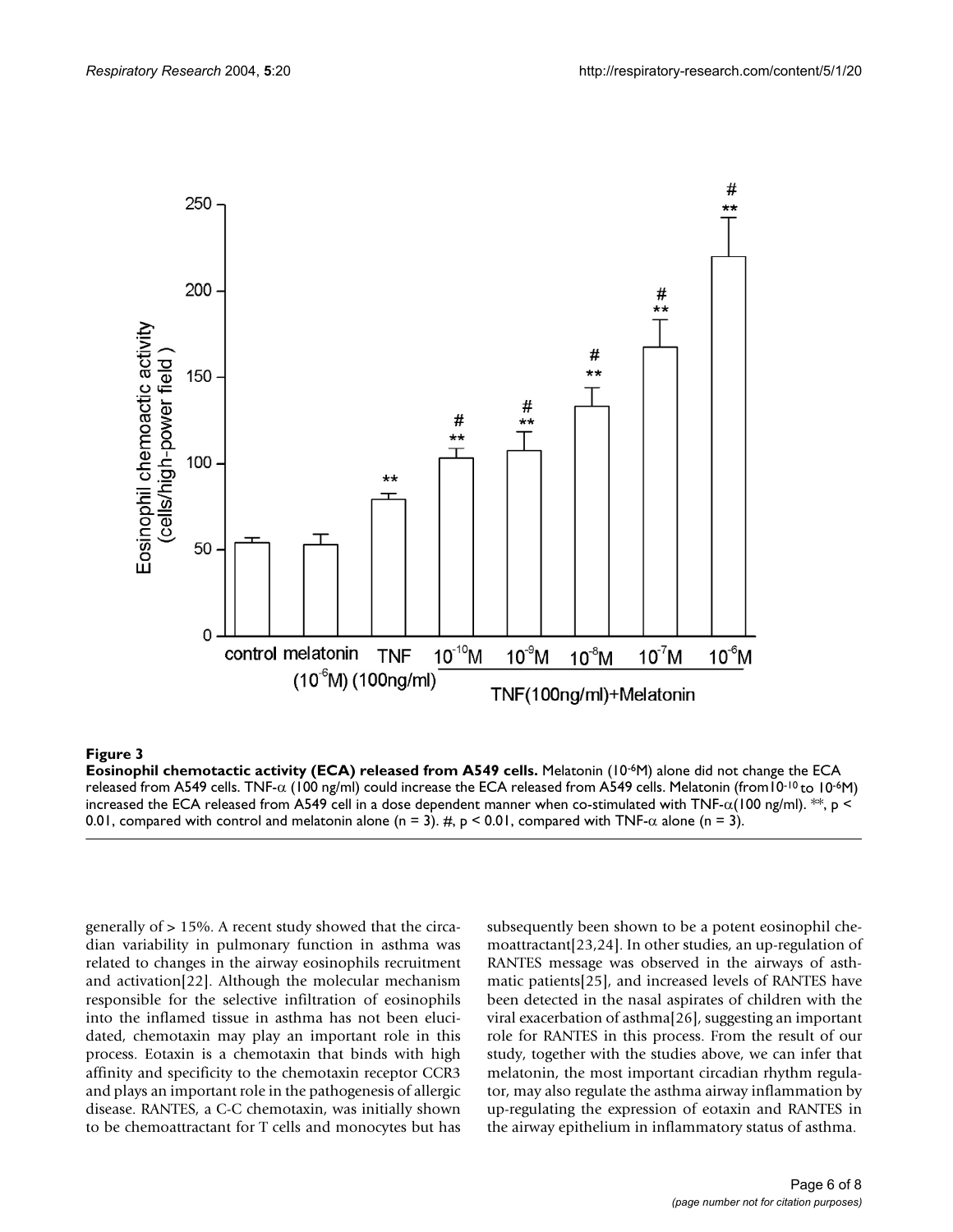RANTES and eotaxin expression are regulated by two important transcriptional factors: active protein-1 (AP-1) and nuclear factor kappa B(NFκB). Benis et al[27] found that melatonin could suppress the activation of NFκB and AP-1. Although NFκB and AP-1 could up-regulate the expression of many pro-inflammatory cytokines and chemotaxins, other transcriptional factors also could be involved in the regulation of RANTES and eotaxin. Further studies are needed to elucidate the mechanism of how melatonin regulates the transcription of these chemotaxins.

The role of melatonin as an immunomodulator is poorly understood and, in some cases, contradictory results have been reported. For example, Shafer's study showed that melatonin has no effect on the activity of stimulated macrophages[28]. However, pinealectomy of rats significantly reduces airway inflammation after ovalbumin inhalational challenge, and melatonin administration to the pinealectomized rats seems to restore the airway inflammation, which further supports the pro-inflammatory effect of melatonin. In addition, up-regulation of the gene expression of transforming growth factor-β(TGF-β), macrophage-colony stimulating factor (M-CSF), TNF- $α$  and stem cell factor (SCF) in peritoneal exudate cells, and upregulation of the gene expression of IL-1β, M-CSF, TNF-α, interferon-γ (IFN-γ) and SCF in splenocytes, were observed in male C57 mice received 10 consecutive daily intraperitoneal injections of melatonin[12]. Further research should be directed at evaluating the mechanism of melatonin regulating the transcription of those kinds of cytokines.

#### **Conclusion**

Melatonin alone did not change eotaxin and RANTES protein level and gene expression in A549 cells, and had no effect on ECA released by A549 cells. However, when A549 cells were stimulated with melatonin, together with TNF-α, the mRNA expression and protein release of eotaxin and RANTES increased significantly. This result suggested that combined with pro-inflammatory cytokines, melatonin may play a role in the airway inflammation through up-regulation of the eotaxin and RANTES expression in the lung epithelial cells.

#### **Authors' contributions**

FML conceived of the experiment, carried out all experiments and prepared the manuscript. XJL conceived of the experiment and performed RNA extraction and real-time RT-PCR. SQL conceived of the experiment and assisted in collection and analysis of ELISA samples. CTL performed cell culture and provided expert advice and interpretation of the study's results. WZL participated in the study's design, coordination and final revisions of the manuscript. All authors read and approved the final manuscript.

#### **References**

- 1. Ndukwu IM, Naureckas ET, Maxwell C, Waldman M, Leff AR: **[Rela](http://www.ncbi.nlm.nih.gov/entrez/query.fcgi?cmd=Retrieve&db=PubMed&dopt=Abstract&list_uids=10556114)[tionship of cellular transmigration and airway response after](http://www.ncbi.nlm.nih.gov/entrez/query.fcgi?cmd=Retrieve&db=PubMed&dopt=Abstract&list_uids=10556114) [allergen challenge.](http://www.ncbi.nlm.nih.gov/entrez/query.fcgi?cmd=Retrieve&db=PubMed&dopt=Abstract&list_uids=10556114)** *Am J Respir Crit Care Med* 1999, **160:**1516-1524.
- 2. Rothenberg ME, MacLean JA, Pearlman E, Luster AD, Leder P: **[Tar](http://www.ncbi.nlm.nih.gov/entrez/query.fcgi?cmd=Retrieve&db=PubMed&dopt=Abstract&list_uids=9034156)[geted disruption of the chemokine eotaxin partially reduces](http://www.ncbi.nlm.nih.gov/entrez/query.fcgi?cmd=Retrieve&db=PubMed&dopt=Abstract&list_uids=9034156) [antigen-induced tissue eosinophilia.](http://www.ncbi.nlm.nih.gov/entrez/query.fcgi?cmd=Retrieve&db=PubMed&dopt=Abstract&list_uids=9034156)** *J Exp Med* 1997, **185:**785-790.
- 3. Broide D, Sriramarao P: **[Eosinophil trafficking to sites of allergic](http://www.ncbi.nlm.nih.gov/entrez/query.fcgi?cmd=Retrieve&db=PubMed&dopt=Abstract&list_uids=11292020) [inflammation.](http://www.ncbi.nlm.nih.gov/entrez/query.fcgi?cmd=Retrieve&db=PubMed&dopt=Abstract&list_uids=11292020)** *Immunol Rev* 2001, **179:**163-172.
- 4. Williams TJ, Jose PJ: [Role of eotaxin and related CC chemok](http://www.ncbi.nlm.nih.gov/entrez/query.fcgi?cmd=Retrieve&db=PubMed&dopt=Abstract&list_uids=12847728)**[ines in allergy and asthma.](http://www.ncbi.nlm.nih.gov/entrez/query.fcgi?cmd=Retrieve&db=PubMed&dopt=Abstract&list_uids=12847728)** *Chem Immunol* 2000, **78:**166-177.
- 5. Ying S: **[C-C chemokine expression in atopic and nonatopic](http://www.ncbi.nlm.nih.gov/entrez/query.fcgi?cmd=Retrieve&db=PubMed&dopt=Abstract&list_uids=12847729) [asthma.](http://www.ncbi.nlm.nih.gov/entrez/query.fcgi?cmd=Retrieve&db=PubMed&dopt=Abstract&list_uids=12847729)** *Chem Immunol* 2000, **78:**178-188.
- 6. Osborn L, Hession C, Tizard R, Vassallo C, Luhowskyj S, Chi-Rosso G, Lobb R: **[Direct expression cloning of vascular cell adhesion](http://www.ncbi.nlm.nih.gov/entrez/query.fcgi?cmd=Retrieve&db=PubMed&dopt=Abstract&list_uids=2688898) [molecule 1, a cytokine-induced endothelial protein that](http://www.ncbi.nlm.nih.gov/entrez/query.fcgi?cmd=Retrieve&db=PubMed&dopt=Abstract&list_uids=2688898) [binds to lymphocytes.](http://www.ncbi.nlm.nih.gov/entrez/query.fcgi?cmd=Retrieve&db=PubMed&dopt=Abstract&list_uids=2688898)** *Cell* 1989, **59:**1203-1211.
- 7. Godding V, Stark JM, Sedgwick JB, Busse WW: **[Adhesion of acti](http://www.ncbi.nlm.nih.gov/entrez/query.fcgi?cmd=Retrieve&db=PubMed&dopt=Abstract&list_uids=7576691)[vated eosinophils to respiratory epithelial cells is enhanced](http://www.ncbi.nlm.nih.gov/entrez/query.fcgi?cmd=Retrieve&db=PubMed&dopt=Abstract&list_uids=7576691) [by tumor necrosis factor-alpha and interleukin-1 beta.](http://www.ncbi.nlm.nih.gov/entrez/query.fcgi?cmd=Retrieve&db=PubMed&dopt=Abstract&list_uids=7576691)** *Am J Respir Cell Mol Biol* 1995, **13:**555-562.
- 8. Lilly CM, Nakamura H, Kesselman H, Nagler-Anderson C, Asano K, Garcia-Zepeda EA, Rothenberg ME, Drazen JM, Luster AD: **[Expres](http://www.ncbi.nlm.nih.gov/entrez/query.fcgi?cmd=Retrieve&db=PubMed&dopt=Abstract&list_uids=9120022)[sion of eotaxin by human lung epithelial cells: induction by](http://www.ncbi.nlm.nih.gov/entrez/query.fcgi?cmd=Retrieve&db=PubMed&dopt=Abstract&list_uids=9120022) [cytokines and inhibition by glucocorticoids.](http://www.ncbi.nlm.nih.gov/entrez/query.fcgi?cmd=Retrieve&db=PubMed&dopt=Abstract&list_uids=9120022)** *J Clin Invest* 1997, **99:**1767-1773.
- 9. Brandenberger G, Weibel L: **[The 24-h growth hormone rhythm](http://www.ncbi.nlm.nih.gov/entrez/query.fcgi?cmd=Retrieve&db=PubMed&dopt=Abstract&list_uids=15339260) [in men: sleep and circadian influences questioned.](http://www.ncbi.nlm.nih.gov/entrez/query.fcgi?cmd=Retrieve&db=PubMed&dopt=Abstract&list_uids=15339260)** *J Sleep Res* 2004, **13:**251-255.
- 10. Li XM, Beau J, Delagrange P, Mocaer E, Levi F: **[Circadian rhythm](http://www.ncbi.nlm.nih.gov/entrez/query.fcgi?cmd=Retrieve&db=PubMed&dopt=Abstract&list_uids=15357662) [entrainment with melatonin, melatonin receptor antagonist](http://www.ncbi.nlm.nih.gov/entrez/query.fcgi?cmd=Retrieve&db=PubMed&dopt=Abstract&list_uids=15357662) S22153 or their combination in mice exposed to constant [light.](http://www.ncbi.nlm.nih.gov/entrez/query.fcgi?cmd=Retrieve&db=PubMed&dopt=Abstract&list_uids=15357662)** *J Pineal Res* 2004, **37:**176-184.
- 11. Moore CB, Siopes TD: **[Melatonin enhances cellular and](http://www.ncbi.nlm.nih.gov/entrez/query.fcgi?cmd=Retrieve&db=PubMed&dopt=Abstract&list_uids=12714007) [humoral immune responses in the Japanese quail \(Coturnix](http://www.ncbi.nlm.nih.gov/entrez/query.fcgi?cmd=Retrieve&db=PubMed&dopt=Abstract&list_uids=12714007) [coturnix japonica\) via an opiatergic mechanism.](http://www.ncbi.nlm.nih.gov/entrez/query.fcgi?cmd=Retrieve&db=PubMed&dopt=Abstract&list_uids=12714007)** *Gen Comp Endocrinol* 2003, **131:**258-263.
- 12. Liu F, Ng TB, Fung MC: **[Pineal indoles stimulate the gene](http://www.ncbi.nlm.nih.gov/entrez/query.fcgi?cmd=Retrieve&db=PubMed&dopt=Abstract&list_uids=11475007) [expression of immunomodulating cytokines.](http://www.ncbi.nlm.nih.gov/entrez/query.fcgi?cmd=Retrieve&db=PubMed&dopt=Abstract&list_uids=11475007)** *J Neural Transm* 2001, **108:**397-405.
- 13. Martins EJ, Ligeiro de Oliveira AP, Fialho de Araujo AM, Tavares de Lima W, Cipolla-Neto J, Costa Rosa LF: **[Melatonin modulates](http://www.ncbi.nlm.nih.gov/entrez/query.fcgi?cmd=Retrieve&db=PubMed&dopt=Abstract&list_uids=11703567) [allergic lung inflammation.](http://www.ncbi.nlm.nih.gov/entrez/query.fcgi?cmd=Retrieve&db=PubMed&dopt=Abstract&list_uids=11703567)** *J Pineal Res* 2001, **31:**363-369.
- 14. Shakoory B, Fitzgerald SM, Lee SA, Chi DS, Krishnaswamy G: **[The](http://www.ncbi.nlm.nih.gov/entrez/query.fcgi?cmd=Retrieve&db=PubMed&dopt=Abstract&list_uids=15153310) [role of human mast cell-derived cytokines in eosinophil](http://www.ncbi.nlm.nih.gov/entrez/query.fcgi?cmd=Retrieve&db=PubMed&dopt=Abstract&list_uids=15153310) [biology.](http://www.ncbi.nlm.nih.gov/entrez/query.fcgi?cmd=Retrieve&db=PubMed&dopt=Abstract&list_uids=15153310)** *J Interferon Cytokine Res* 2004, **24:**271-281.
- 15. Hsu YH, Hsieh MS, Liang YC, Li CY, Sheu MT, Chou DT, Chen TF, Chen CH: **[Production of the chemokine eotaxin-1 in osteoar](http://www.ncbi.nlm.nih.gov/entrez/query.fcgi?cmd=Retrieve&db=PubMed&dopt=Abstract&list_uids=15389872)[thritis and its role in cartilage degradation.](http://www.ncbi.nlm.nih.gov/entrez/query.fcgi?cmd=Retrieve&db=PubMed&dopt=Abstract&list_uids=15389872)** *J Cell Biochem* 2004, **93:**929-39.
- 16. Sutherland ER, Martin RJ, Ellison MC, Kraft M: **[Immunomodula](http://www.ncbi.nlm.nih.gov/entrez/query.fcgi?cmd=Retrieve&db=PubMed&dopt=Abstract&list_uids=12379548)[tory effects of melatonin in asthma.](http://www.ncbi.nlm.nih.gov/entrez/query.fcgi?cmd=Retrieve&db=PubMed&dopt=Abstract&list_uids=12379548)** *Am J Respir Crit Care Med* 2002, **166:**1055-1061.
- 17. Berin MC, Eckmann L, Broide DH, Kagnoff MF: **[Regulated produc](http://www.ncbi.nlm.nih.gov/entrez/query.fcgi?cmd=Retrieve&db=PubMed&dopt=Abstract&list_uids=11306430)[tion of the T helper 2-type T-cell chemoattractant TARC by](http://www.ncbi.nlm.nih.gov/entrez/query.fcgi?cmd=Retrieve&db=PubMed&dopt=Abstract&list_uids=11306430) human bronchial epithelial cells in vitro and in human lung [xenografts.](http://www.ncbi.nlm.nih.gov/entrez/query.fcgi?cmd=Retrieve&db=PubMed&dopt=Abstract&list_uids=11306430)** *Am J Respir Cell Mol Biol* 2001, **24:**382-389.
- 18. Chibana K, Ishii Y, Asakura T, Fukuda T: **[Up-regulation of cystei](http://www.ncbi.nlm.nih.gov/entrez/query.fcgi?cmd=Retrieve&db=PubMed&dopt=Abstract&list_uids=12682264)[nyl leukotriene 1 receptor by IL-13 enables human lung](http://www.ncbi.nlm.nih.gov/entrez/query.fcgi?cmd=Retrieve&db=PubMed&dopt=Abstract&list_uids=12682264) fibroblasts to respond to leukotriene C4 and produce [eotaxin.](http://www.ncbi.nlm.nih.gov/entrez/query.fcgi?cmd=Retrieve&db=PubMed&dopt=Abstract&list_uids=12682264)** *J Immunol* 2003, **170:**4290-4295.
- 19. Cheng G, Ueda T, Eda F, Arima M, Yoshida N, Fukuda T: **[A549 cells](http://www.ncbi.nlm.nih.gov/entrez/query.fcgi?cmd=Retrieve&db=PubMed&dopt=Abstract&list_uids=11509331) [can express interleukin-16 and stimulate eosinophil](http://www.ncbi.nlm.nih.gov/entrez/query.fcgi?cmd=Retrieve&db=PubMed&dopt=Abstract&list_uids=11509331) [chemotaxis.](http://www.ncbi.nlm.nih.gov/entrez/query.fcgi?cmd=Retrieve&db=PubMed&dopt=Abstract&list_uids=11509331)** *Am J Respir Cell Mol Biol* 2001, **25:**212-218.
- Tonnel AB, Gosset P, Molet S, Tillie-Leblond I, Jeannin P, Joseph M: **[Interactions between endothelial cells and effector cells in](http://www.ncbi.nlm.nih.gov/entrez/query.fcgi?cmd=Retrieve&db=PubMed&dopt=Abstract&list_uids=8906207) [allergic inflammation.](http://www.ncbi.nlm.nih.gov/entrez/query.fcgi?cmd=Retrieve&db=PubMed&dopt=Abstract&list_uids=8906207)** *Ann N Y Acad Sci* 1996, **796:**9-20.
- 21. Broide DH, Lotz M, Cuomo AJ, Coburn DA, Federman EC, Wasserman SI: **[Cytokines in symptomatic asthma airways.](http://www.ncbi.nlm.nih.gov/entrez/query.fcgi?cmd=Retrieve&db=PubMed&dopt=Abstract&list_uids=1374772)** *J Allergy Clin Immunol* 1992, **89:**958-967.